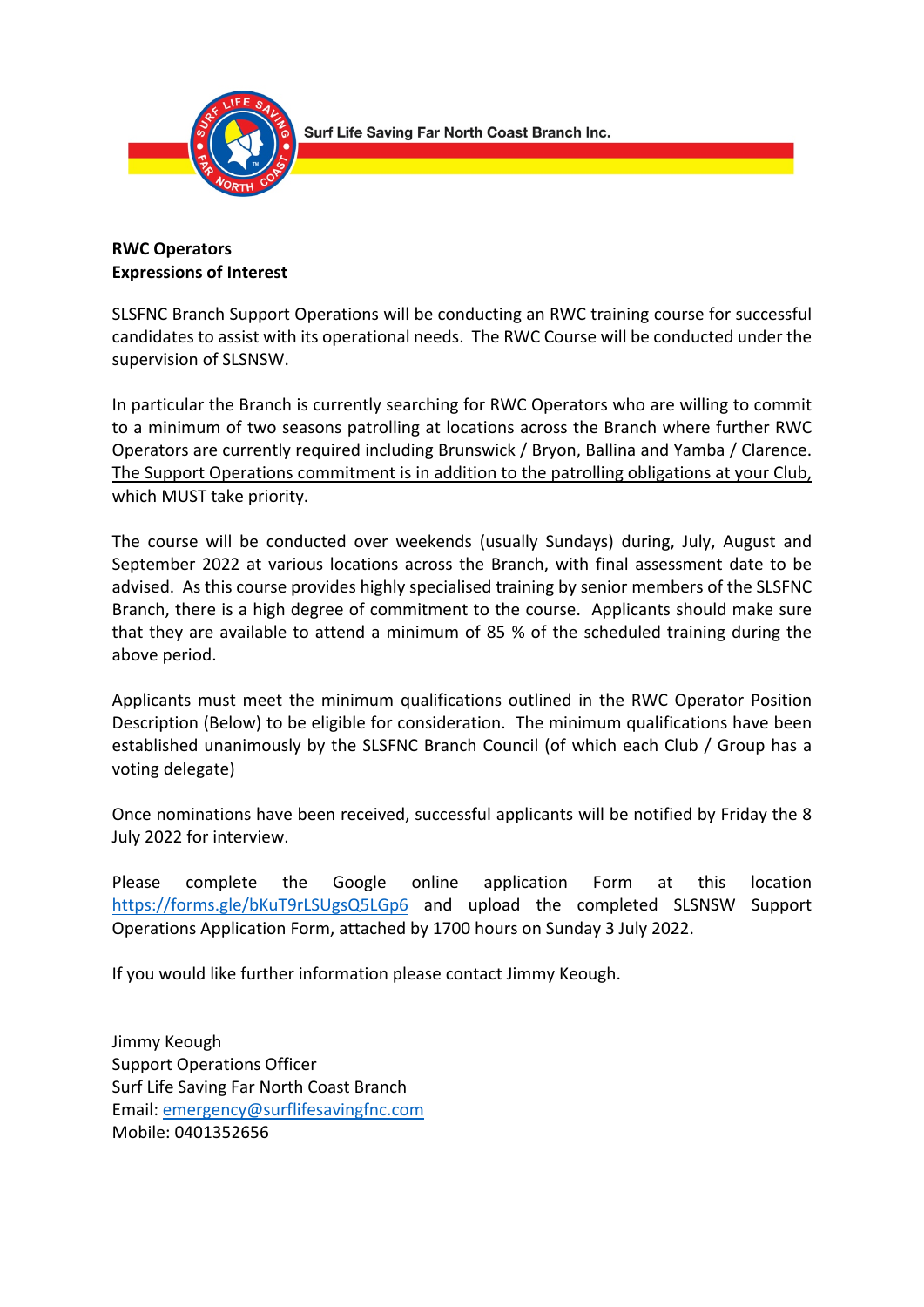#### **SUPPORT OPERATIONS RESCUE WATER CRAFT OPERATORS**

Rescue Water Craft (RWC) operators are part of the support operations group of Surf Life Saving Far North Coast Branch. Operators will be rostered across Brunswick / Bryon, Ballina and Yamba / Clarence locations utilised in the branch from where they will conduct rostered patrols, support club patrols, respond to incidents and surf sports events as required.

RWC operators are required to work with minimal supervision, in all weather and surf conditions throughout the season and respond to call outs throughout the year when tasked. RWC operators usually patrol alone and in remote locations.

Rescues are often performed close to the shoreline, whether rocky and/or sandy, inside the surf zone and frequently away from beach patrols with little immediate support. Operators will be relying on their training, radio communications and the rescue equipment carried on the RWC until support arrives.

Operators must be self-sufficient, responsible, mature, and reliable, they must also work effectively in a team, with surf patrols, IRB's and where a multi-agency response is required. Operators are expected to maintain a reasonable level of fitness, have exceptional communication skills, and ensure they maintain their relevant competencies as surf lifesavers.

Entry into the SLSFNC Branch RWC Group is through a selection procedure whereby prospective candidates are deemed to have met, or are able to demonstrate they possess the skills and qualifications required to undertake RWC Operator training. The successful RWC Operator is a person with a mature character, high degree of commitment, reliability, experience, and knowledge in surf lifesaving.

#### **EXPRESSIONS OF INTEREST**

Expressions of interest are being sought from experienced surf life savers to undertake Rescue Water Craft (RWC) Operator training. Training will commence on Sunday 17 July 2022 and run for approximately 10 weeks (weather dependant).

To be considered for this course those interested MUST as a minimum meet the following criteria (Which are contained in the SLSNSW Education Pathway as well as having previously been approved by Branch Council, which includes a delegate from each Club);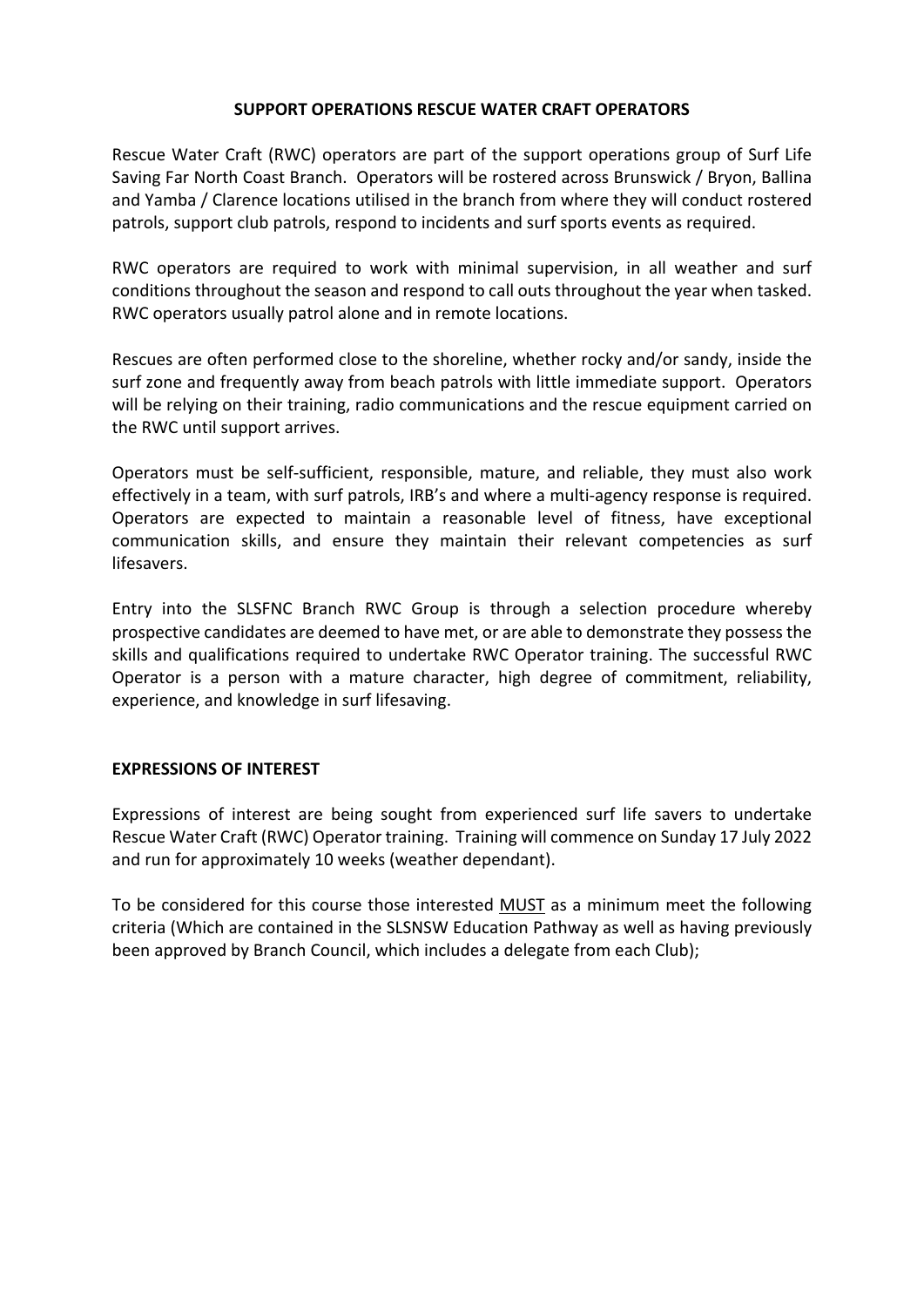| <b>Essential Qualifications:</b>            | <b>Required Experience:</b>                     |
|---------------------------------------------|-------------------------------------------------|
| Be a financial member of a Surf Life Saving | Insurance coverage.                             |
| <b>Far North Coast Club</b>                 |                                                 |
| Be minimum 18 years of age                  | Be of a mature character with the ability to    |
|                                             | work unsupervised and independent but           |
|                                             | accepting of direction from others (i.e. Duty   |
|                                             | Officer's, Police etc)                          |
|                                             | Minimum age for support operations.             |
| <b>Current NSW RMS Driver's License</b>     | Minimum One year experience towing and          |
|                                             | reversing a trailer. Full unrestricted licence  |
|                                             | required.                                       |
| Current proficiency in Advanced             | Sound knowledge and experience with             |
| Resuscitation Techniques award.             | Oxygen and AED operation.                       |
| <b>Current First Aid Certificate.</b>       | Able to demonstrate sound experience in         |
|                                             | first aid application.                          |
| Current proficiency of SLSA Bronze          | <b>Consistent and committed SLS Club Patrol</b> |
| Medallion/Certificate II Public Safety      | attendance over many seasons.                   |
| <b>Aquatic Rescue</b>                       |                                                 |
| Current proficiency in Silver Medallion IRB | Have held the award for a minimum of one        |
| Drivers award                               | season with experience driving a SLS IRB in     |
|                                             | various surf conditions prior to making         |
|                                             | application.                                    |
| <b>Silver Medallion Beach Management</b>    | Vast experience as Patrol Captain or Vice-      |
|                                             | Captain.                                        |
| <b>Current SSV Induction</b>                | Demonstrated SSV capability on differing        |
|                                             | beach / boat ramp environments                  |
| <b>Silver Medallion Aquatic Rescue</b>      | <b>DESIRABLE</b>                                |

This position requires an operator to interact with children and therefore a Working With Children Check (WWCC) is mandatory. Successful applicants will be expected to obtain a WWCC that has been verified in Surfguard prior to being deemed competent as an RWC operator. **The WWCC is non negotiable.**

#### **ROLE SUMMARY**

| <b>Position Title</b>        | <b>Rescue Water Craft (RWC) Operator</b>                      |  |  |  |
|------------------------------|---------------------------------------------------------------|--|--|--|
| <b>Commitment</b>            | Minimum 20 hours rostered shifts per season as well as        |  |  |  |
|                              | additional 24/7 callout response as required.                 |  |  |  |
| <b>Working With Children</b> | <b>MANDATORY</b> - volunteer                                  |  |  |  |
| <b>Check (WWCC)</b>          |                                                               |  |  |  |
| <b>Reports To</b>            | RWC Captain in the relevant area they patrol.                 |  |  |  |
|                              |                                                               |  |  |  |
|                              | Priority given to candidates willing to patrol at Brunswick / |  |  |  |
|                              | Bryon, Ballina and Yamba / Clarence areas.                    |  |  |  |

**Please note that the induction day on the 17 July 2022 is considered mandatory attendance and is the gateway into the course, there will be no exceptions to this.**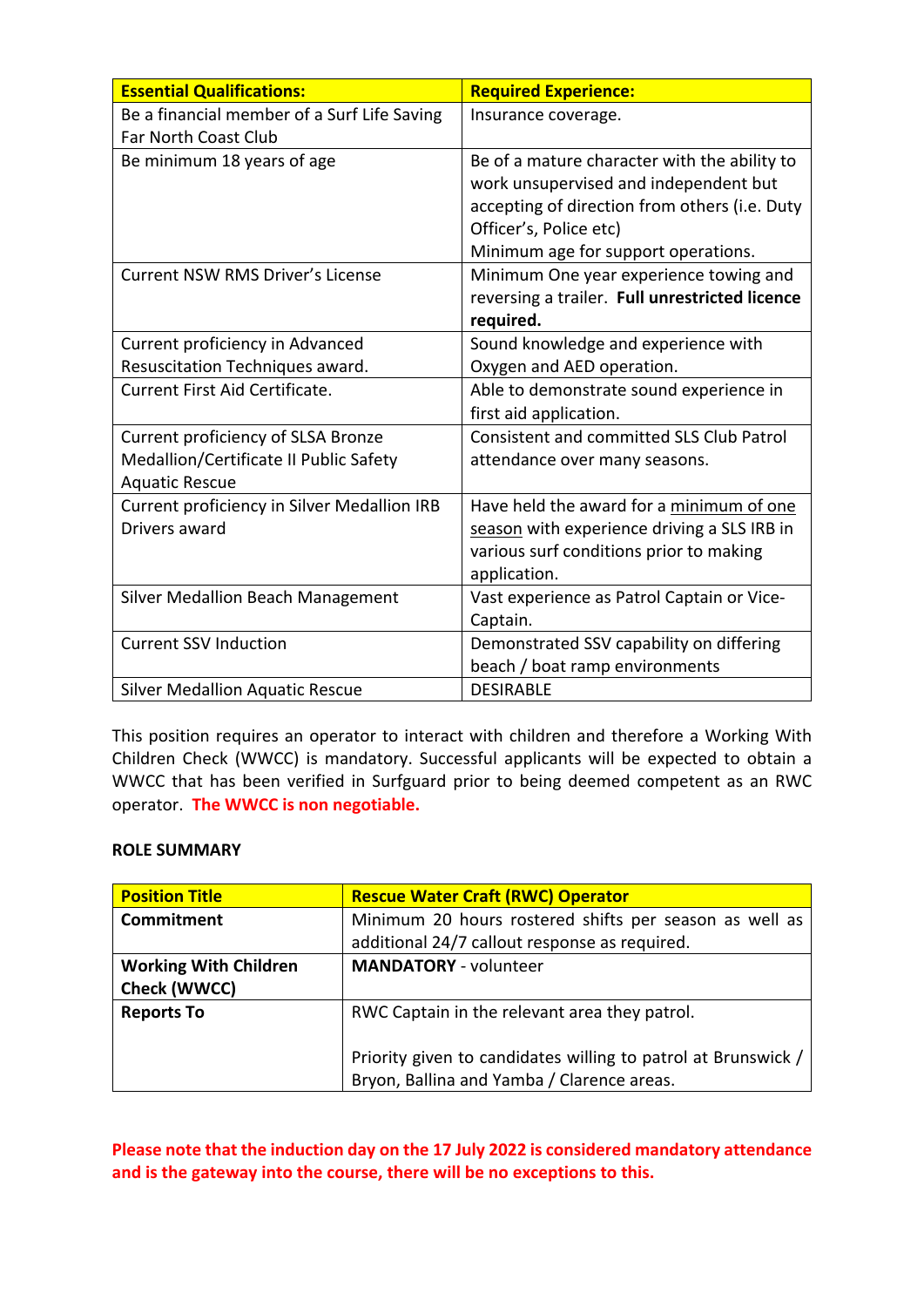# **SURF LIFE SAVING SUPPORT OPERATIONS MEMBER APPLICATION**

| <b>Group/Service Name:</b>                                                   |                                                                                               |           |            | Far North Coast Support Operations |                                          |                    |                                                  |                               |            |             |      |               |                         |                   |  |
|------------------------------------------------------------------------------|-----------------------------------------------------------------------------------------------|-----------|------------|------------------------------------|------------------------------------------|--------------------|--------------------------------------------------|-------------------------------|------------|-------------|------|---------------|-------------------------|-------------------|--|
| $\Box$ New member                                                            | or                                                                                            |           |            |                                    |                                          |                    | $\Box$ Existing Member Re-application (annually) |                               |            |             |      |               |                         |                   |  |
|                                                                              |                                                                                               |           |            |                                    |                                          |                    |                                                  |                               |            |             |      |               |                         |                   |  |
| <b>APPLICANT DETAILS</b>                                                     |                                                                                               |           |            |                                    |                                          |                    |                                                  |                               |            |             |      |               |                         |                   |  |
| Last name:<br>Address:                                                       |                                                                                               |           |            |                                    |                                          |                    |                                                  | First name:                   |            |             |      |               |                         |                   |  |
|                                                                              |                                                                                               |           |            |                                    |                                          |                    |                                                  |                               |            |             |      |               |                         |                   |  |
|                                                                              | Suburb:                                                                                       |           |            |                                    |                                          |                    | <b>State</b>                                     |                               |            |             |      | Postcode:     |                         |                   |  |
|                                                                              | Telephone: (H)                                                                                |           |            |                                    |                                          |                    | (W)<br>(M)<br>Date of Birth:                     |                               |            |             |      |               |                         |                   |  |
|                                                                              | Email:                                                                                        |           |            |                                    |                                          |                    |                                                  |                               |            |             |      |               | $\frac{1}{\sqrt{2\pi}}$ |                   |  |
| Club:                                                                        |                                                                                               |           |            |                                    |                                          |                    |                                                  | Branch:                       |            |             |      |               |                         |                   |  |
| <b>SUPPORT SERVICES APPLYING FOR (one application form per service):</b>     |                                                                                               |           |            |                                    |                                          |                    |                                                  |                               |            |             |      |               |                         |                   |  |
| ⊠ RWC Operator                                                               |                                                                                               |           |            |                                    |                                          |                    |                                                  | $\overline{\square}$ JRB Crew |            |             |      |               |                         |                   |  |
| □ Duty Officer                                                               |                                                                                               |           |            |                                    |                                          |                    | □ JRB Driver                                     |                               |            |             |      |               |                         |                   |  |
| □ SurfCom Operator                                                           |                                                                                               |           |            |                                    |                                          | $\Box$ JRB Skipper |                                                  |                               |            |             |      |               |                         |                   |  |
| $\Box$ ORB Skipper<br>□ ORB Crew                                             |                                                                                               |           |            |                                    | □ ORB Driver<br>□ Patrol Support Officer |                    |                                                  |                               |            |             |      |               |                         |                   |  |
| $\Box$ Other:                                                                |                                                                                               |           |            |                                    |                                          |                    |                                                  |                               |            |             |      |               |                         |                   |  |
|                                                                              |                                                                                               |           |            |                                    |                                          |                    |                                                  |                               |            |             |      |               |                         |                   |  |
|                                                                              |                                                                                               |           |            |                                    |                                          |                    |                                                  |                               |            |             |      |               |                         |                   |  |
| MINIMUM PRE-REQUISITE (tick box for appropriate awards held and proficient): |                                                                                               |           |            |                                    |                                          |                    |                                                  |                               |            |             |      |               |                         |                   |  |
|                                                                              | □ Bronze Medallion<br>□ Senior First Aid<br>□ Advanced Resuscitation Techniques<br>□ IRB Crew |           |            |                                    |                                          |                    |                                                  |                               |            |             |      |               |                         |                   |  |
|                                                                              | □ IRB Driver<br>□ Silver Medallion Basic Beach Management                                     |           |            |                                    |                                          |                    |                                                  |                               |            |             |      |               |                         |                   |  |
| □ JRB Crew<br>$\Box$ JRB Driver                                              |                                                                                               |           |            |                                    |                                          |                    |                                                  |                               |            |             |      |               |                         |                   |  |
| $\Box$ JRB Skipper<br>□ ORB Driver                                           |                                                                                               |           |            |                                    | □ ORB Crew<br>□ ORB Skipper              |                    |                                                  |                               |            |             |      |               |                         |                   |  |
| Motor Vehicle Licence<br>□ Radio Operators                                   |                                                                                               |           |            |                                    |                                          |                    |                                                  |                               |            |             |      |               |                         |                   |  |
| □ NSW Boating Licence / PWC License                                          |                                                                                               |           |            |                                    |                                          |                    |                                                  |                               |            |             |      |               |                         |                   |  |
|                                                                              |                                                                                               |           |            |                                    |                                          |                    |                                                  |                               |            |             |      |               |                         |                   |  |
| <b>Pre-requisite Matrix</b>                                                  |                                                                                               |           |            |                                    |                                          |                    |                                                  |                               |            |             |      |               |                         |                   |  |
|                                                                              | Age                                                                                           | <b>BM</b> | <b>MVL</b> | <b>SMBBM</b>                       | <b>SFA</b>                               | <b>ARTC</b>        | <b>VHF</b>                                       | <b>TOC</b>                    | <b>CNC</b> | <b>JRBC</b> | ORBC | <b>SMIRBD</b> | JRBD/<br>ORBD           | BL/<br><b>PWC</b> |  |
|                                                                              |                                                                                               |           |            |                                    |                                          |                    |                                                  |                               |            |             |      |               |                         |                   |  |
| RWC operator                                                                 | 18                                                                                            | $\bullet$ | $\bullet$  | $\bullet$                          | $\bullet$                                | $\bullet$          |                                                  |                               |            |             |      | $\bullet$     |                         | $\bullet$         |  |
| JRB Crew                                                                     | 16                                                                                            | $\bullet$ |            |                                    |                                          | $\bullet$          |                                                  |                               |            |             |      |               |                         |                   |  |
| Duty Officer                                                                 | 18                                                                                            | $\bullet$ | $\bullet$  | $\bullet$                          | $\bullet$                                | $\bullet$          |                                                  |                               |            |             |      |               |                         |                   |  |
| JRB Driver                                                                   | 18                                                                                            | $\bullet$ | $\bullet$  |                                    |                                          | $\bullet$          |                                                  |                               |            | $\bullet$   |      |               |                         | $\bullet$         |  |
| SurfCom Ops                                                                  | 17                                                                                            |           |            |                                    |                                          |                    |                                                  |                               |            |             |      | $\bullet$     |                         |                   |  |

BM =Bronze Medallion, MVL=Motor Vehicle Licence, SMBBM=Silver Medallion Basic Beach Management, SFA=Senior First Aid, ARTC = Adv Resuscitation Techniques, VHF= Marine Radio Licence, TOC=Training Officers Certificate, CNC=Coastal Navigation Course, JRB=Jet Rescue Boat Crew, ORBC=Offshore Rescue Boat Crew, ROC=Radio Operators Certificate, BL/PWC=Boating Licence/PWC Licence

ORB Driver 18 • • • • • **●** ORB Skipper 18 • • • • • • • • **● ●**

ORB Crew 16 • •